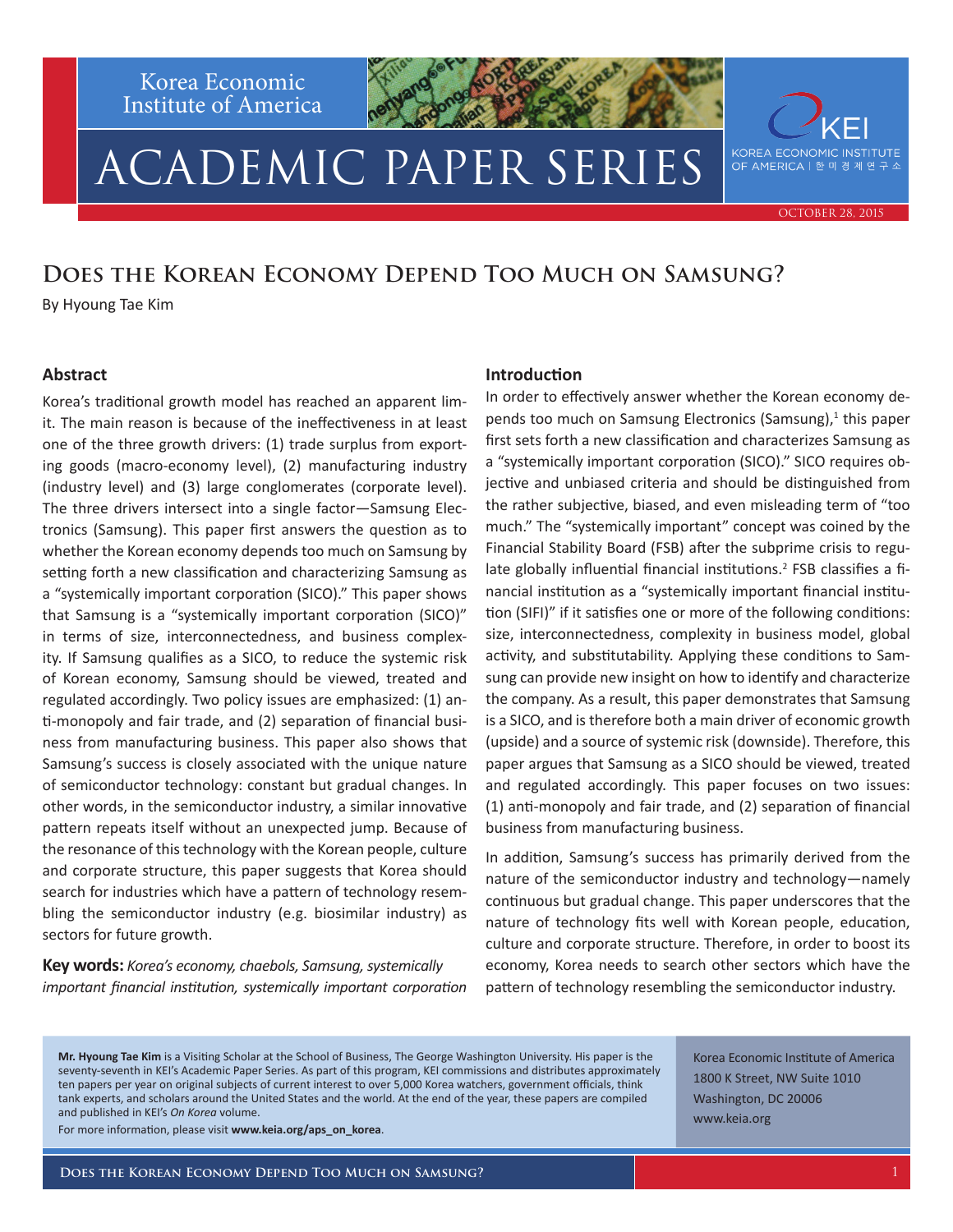

### **Samsung as a Systemically Important Corporation (SICO) in Korea**

This paper characterizes Samsung as a "systemically important corporation (SICO)," a concept defined by reference to "systemically important financial institutions (SIFI)."<sup>3</sup> SIFI was originally coined by the Financial Stability Board (FSB) to regulate bulgebracket financial institutions (especially banks) after the subprime crisis. The FSB concluded that the huge and complex financial institutions were responsible for the crisis. Their problems are not limited to themselves but can spread into the financial system and even into the economic system as a whole. In other words, they incur systemic risk. Therefore, FSB designates those financial institutions as SIFIs and imposes stricter regulations on them.

The regulation for SIFI starts with banks because their activities are closely related to systemic risk. However, FSB and regulators have continued to extend the scope of SIFI regulation to include nonbank financial companies such as insurance companies, securities broker dealers, and financial market infrastructure institutions. The argument for extending the coverage of SIFI regulation is that systemic risk stems not only from banks but from other financial institutions.

The same logic can be applied to nonfinancial companies. Systemic risk is not only limited to the financial institutions, but can be brought about by nonfinancial companies (e.g. Nokia, Daewoo). Therefore, we can naturally extend the "systemically important" concept to nonfinancial manufacturing companies. This is the reason why we need to define and identify a "systemically important corporation (SICO)."

If a company—financial or nonfinancial—is systemically important, the government is likely to inject tax payer money to bail it out if faced with financial distress. Because of the likelihood of government aid, the government can be justified to increase its ex-ante regulation for SIFI or SICO. When it comes to incurring systemic risk, a systemically important nonfinancial company is not that different from a financial company. Thus, to determine whether a nonfinancial company is systemically important, one can apply the same criteria<sup>4</sup> used for financial institutions. This paper focuses on size, interconnectedness, and complexity of business model.

### *Size*

Size is the most important indicator for determining SICO. Among many measures for size, market capitalization is the most widely used and accepted. Samsung Electronics (Samsung) accounts for

**Therefore, we can naturally extend the "systemically important" concept to nonfinancial manufacturing companies. This is the reason why we need to define and identify a "systemically important corporation (SICO)."**

18 percent of the total market capitalization of the Korea Exchange (KRX).<sup>5</sup> Samsung conglomerate as a whole takes up 28 percent. The comparison of this number with those of the other global top 20 Exchanges shows that the proportion is exceptionally high. For example, the biggest company in the New York Stock Exchange (NYSE), ExxonMobil, accounts for 3 percent of the total market capitalization. Apple is the largest company in NASDAQ, with 10 percent of total market capitalization. Toyota, the largest company in the Tokyo Stock Exchange (TSE), takes up 5 percent. Petrochina also accounts for 5 percent of total market capitalization for the Shanghai Stock Exchange. The proportion of Bayer in Germany and Sanofi in France is 7 percent and 6 percent, respectively.<sup>6</sup> In terms of relative proportion of market capitalization, Samsung in KRX is conspicuous compared with the other largest market capitalization companies in the top 20 Exchanges (see Figure 1).

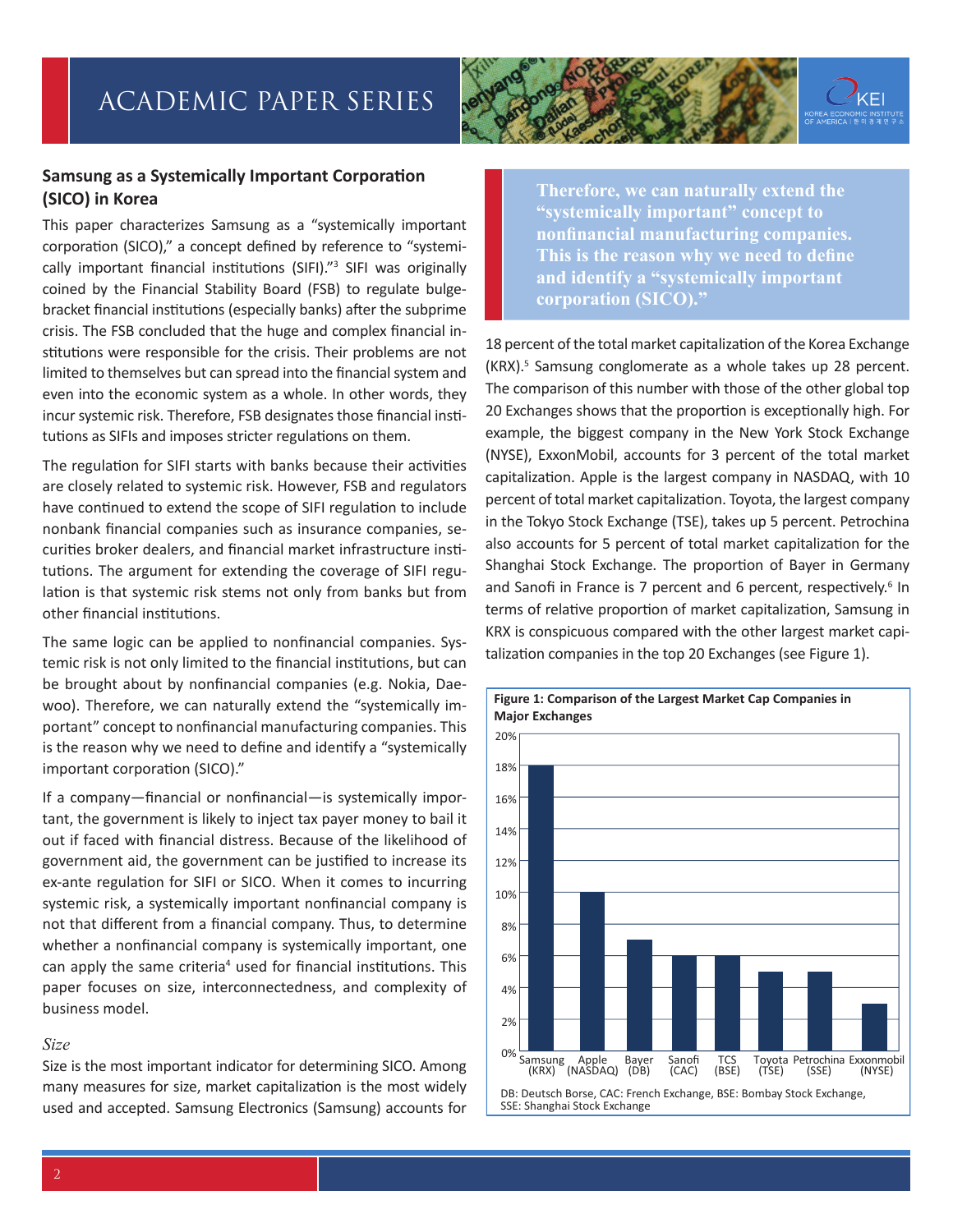

From the perspective of a percentage of market capitalization, Nokia of Finland stands out. The Helsinki Exchange, where Nokia has been listed, is not one of the top 20 Exchanges. However, Nokia shows how a failed SICO can be a detriment to the national economy, and provides a useful policy case for Korea. At its height in 2002, Nokia accounted for 74 percent of the total market capitalization of the Finnish Helsinki Exchange, and was definitely considered a SICO in the Finnish economy. The number, however, plummeted to 7 percent in 2013. It has now bounced back to around 10 percent. Nokia is famous for "successful failure." Even though Nokia's technologies and human capital have been transferred to other start-up companies such as Rovio and Supercell, the Finnish economy has been stagnating.<sup>7</sup> The Finnish economy has exhibited a negative growth rate for the past four years and is expected to decline again this year. The Nokia case underscores the significant role of SICO in terms of economic growth and systemic risk. Start-ups and SMEs can complement or partly replace SICO (e.g. Nokia, Samsung), but they cannot fully replace it. That is the reason why SICO is not easily substitutable.

In an export-driven economy like Korea, the size of export is a useful indicator of determining whether a company is SICO. In terms of a proportion of total export, Samsung is a SICO. Samsung Electronics is responsible for 26 percent of Korea's total exports; Samsung group as a whole amounts to 36 percent.<sup>8</sup> Korea's GDP is comprised of consumption (54 percent), investment (26 percent), government expenditure (16 percent), export (58 percent) and import (54 percent). While the net export is only 4 percent, total exports (58 percent) account for the bigger portion of GDP than consumption (54 percent).<sup>9</sup> The global ranking also exhibits the Korean economy's heavy reliance on exports. While Korea's GDP is 14th in the world, the volume of trade ranks 7th. Consequently, Samsung is a SICO because it takes up the substantial portion of the exports, which is a systemically important macroeconomic variable in Korea.

Although it is not included in SIFI criteria defined by FSB, employment-generating capacity should be considered as a vital measure in classifying a company as a SICO. If company failure leads to significant job loss, the government has sufficient incentive to step in and bail it out. Samsung employs a significant number of workers in the domestic market. However, there is a huge gap between Samsung's revenue-generating performance and employment-generating performance in the domestic market. As of 2014, Samsung employed 310,000 people: 210,000 overseas and 100,000 in the domestic market. In the 50,000 positions created

in 2014, the domestic market accounts for only 10 percent. Samsung is not as much "systemically important" in creating employment as in generating market values, sales and exporting goods. In terms of employment, Small and Medium-sized Enterprises (SMEs) play a dominant role.10

#### *Interconnectedness*

Interconnectedness is another criterion for determining SICO. This paper reviews the interconnectedness of Samsung in three different dimensions: technology characteristics, trickle-down effect, and supply chain. First, the semiconductor technology, Samsung's main technology, is a General Purpose Technology (GPT) and, by definition, is interconnected to a wide variety of industries. GPT exercises widespread influences on the other industries.<sup>11</sup> According to the U.S. National Research Council, semiconductor technology is a basic enabling technology for virtually any device that moves on or that shares, accumulates, transmits and manipulates information. As a result, it relates to every industry requiring memory or calculation capacity: ICT, automotive, aerospace, shipbuilding, etc. Second, through the trickle-down effect, Samsung is closely related to domestic SMEs and subcontractors. Samsung is responsible for a dominant proportion of sales by domestic subcontractors. As a result, Samsung's performance is directly associated with that of the related subcontractor companies. This is a channel through which Samsung has contributed to the domestic economy. Third, in terms of the supply chain, Samsung has business relationships with more than 400 customer companies including Walmart, Best Buy, HP, and Apple and related to over 1,200 suppliers including Qualcomm, SAP, AUO, and Nikon etc. In terms of supply chain, Samsung is more heavily interconnected to the overseas market than to the domestic one.12 Samsung earns 85 percent of operating income from the overseas market. It has more than 300 overseas subsidiaries and corporations. Foreign stockholders account for 70 percent of the ownership. Therefore, from the interconnectedness perspective, Samsung can be considered a SICO through the mechanism of General Purpose Technology (GPT) and trickle-down effect.

### *Complexity of Business Model*

Samsung is classified as a SICO when measured by "the complexity of business model," the third standard for SICO. Samsung has a complicated and unique business model: it runs both "set business" and "component business." This contrasts sharply with other major electronic companies who focus on only one of these businesses. For example, Apple produces only set products such as smartphones, tablets, and PCs. Intel specializes in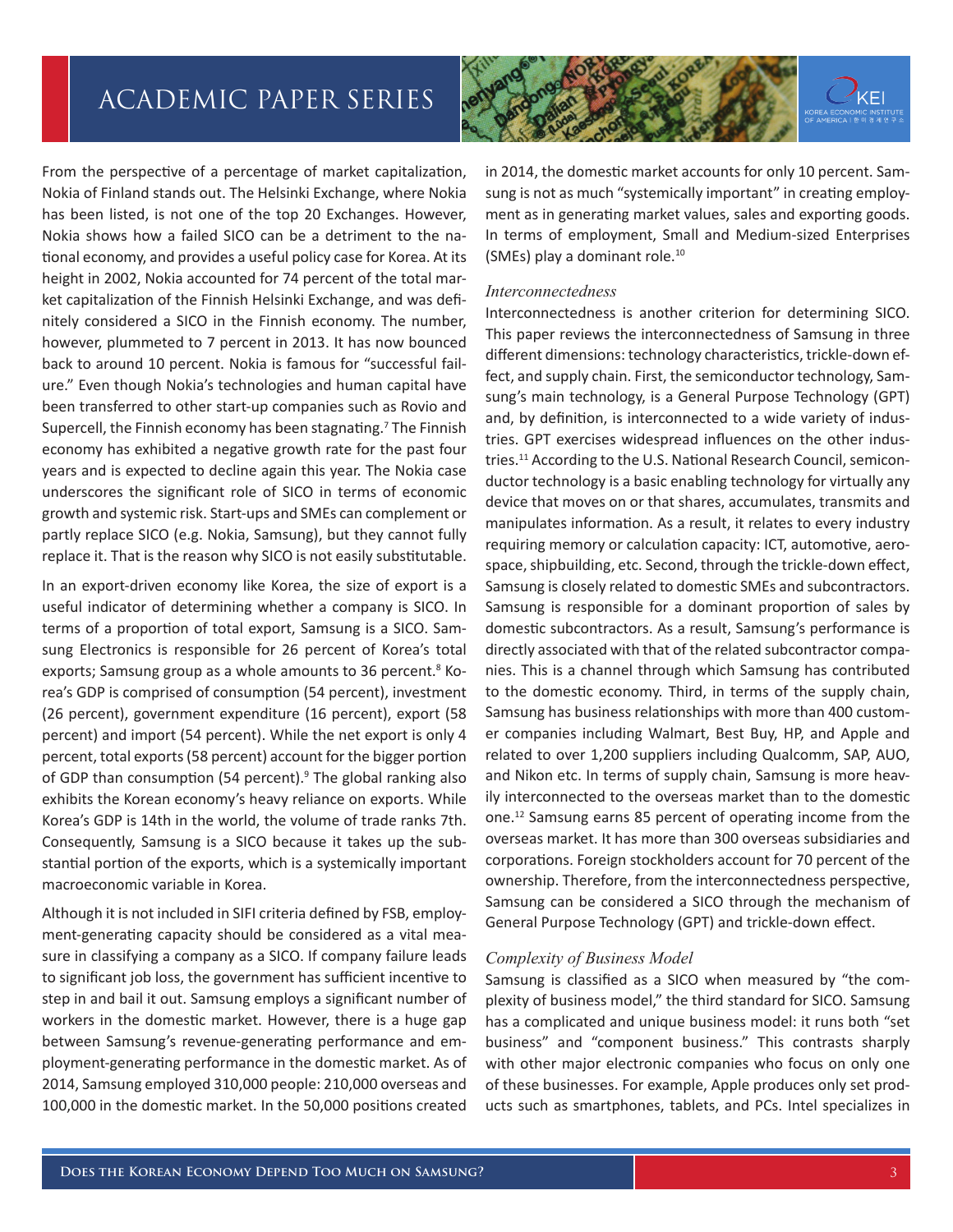

component businesses including CPU, AP, and NAND. Table 1 compares Samsung's business model to those of other major electronic companies. In addition, Samsung is unique because it even competes with its client: Apple. While Apple is a client for Samsung's component division, it is Samsung's biggest competitor in the set division. This uniqueness takes place because Samsung has a wide variety of product lines. From Samsung's perspective, the diversified products may contribute to reducing business risk. However, because investors can diversify away risks by constructing portfolio companies, the complex business does not add value to investors but incurs "conglomerate discount." The "conglomerate discount" means the value of a conglomerate company is smaller than the summation of the value of each affiliate or division.<sup>13</sup> Because of the opaqueness of the economy, the complicated business model has more chance to bring about systemic risk. That is the reason why "the complexity of business model" is included as a criterion for SIFI or SICO.

Through "circular shareholdings,"14 Samsung is even interconnected with financial businesses including insurance, securities, credit card, and asset management business. Even though Samsung Electronics does not operate a financial business, it is vulnerable to the risk caused by its financial affiliates because of this indirect connection. The complexity of this business model combined with complicated governance structure exposes Samsung to uncertainty and makes it a SICO.

#### **The Resonance of Semiconductor Industry with Samsung**

### *The properties of the semiconductor industry and key success factors*

Semiconductor manufacturing, Samsung's primary business, is the biggest contributing factor for Samsung's success and thereby qualifies Samsung as a SICO. This paper identifies the properties of the semiconductor industry and the key success factors that are derived from the semiconductor industry. In addition, understanding the sources of Samsung's success can further lead to the identification of other industries that can generate successful and systemically important companies.

The first contributing characteristic of the semiconductor business lies in its nature of technology. Semiconductor technology changes constantly but without the unexpected jump in technological innovation. This characteristic makes the technology reasonably predictable.<sup>15</sup>

|           |                | <b>Samsung</b> | <b>Apple</b> | <b>Intel</b> | <b>Hynix</b> | LG          | <b>Toshiba</b> | Sony     |
|-----------|----------------|----------------|--------------|--------------|--------------|-------------|----------------|----------|
| Component | <b>DRAM</b>    | $\mathsf O$    |              |              | $\circ$      |             |                |          |
|           | <b>NAND</b>    | $\mathsf O$    |              | $\Delta$     | $\circ$      |             | $\circ$        |          |
|           | AP             | $\mathsf O$    | $\mathsf O$  | $\mathsf O$  |              |             |                |          |
|           | <b>CPU</b>     | Δ              |              | $\circ$      |              |             |                | $\Delta$ |
|           | <b>LCD</b>     | $\mathsf O$    |              |              |              |             | $\circ$        |          |
|           | Image Sensor   | $\mathsf O$    |              |              | Δ            |             |                | $\circ$  |
| Set       | <b>TV</b>      | $\mathsf O$    |              |              |              | $\mathsf O$ | $\circ$        | $\circ$  |
|           | Smartphone     | O              | $\mathsf O$  |              |              | $\circ$     |                | $\circ$  |
|           | Tablet         | O              | $\circ$      |              |              | Δ           | $\circ$        |          |
|           | PC             | $\Delta$       | $\circ$      |              |              | $\Delta$    | $\Delta$       | $\Delta$ |
|           | Camera         | $\mathsf O$    |              |              |              |             |                | $\circ$  |
|           | Game mach      |                |              |              |              |             |                | $\circ$  |
|           | Home appliance | $\mathsf O$    |              |              |              | $\circ$     | $\Delta$       |          |
|           | Medical device | $\Delta$       |              |              |              |             | Δ              |          |

#### **Table 1. Comparison of Business Scope: Samsung vs Competitors**

O: strong engagement

�: medium engagement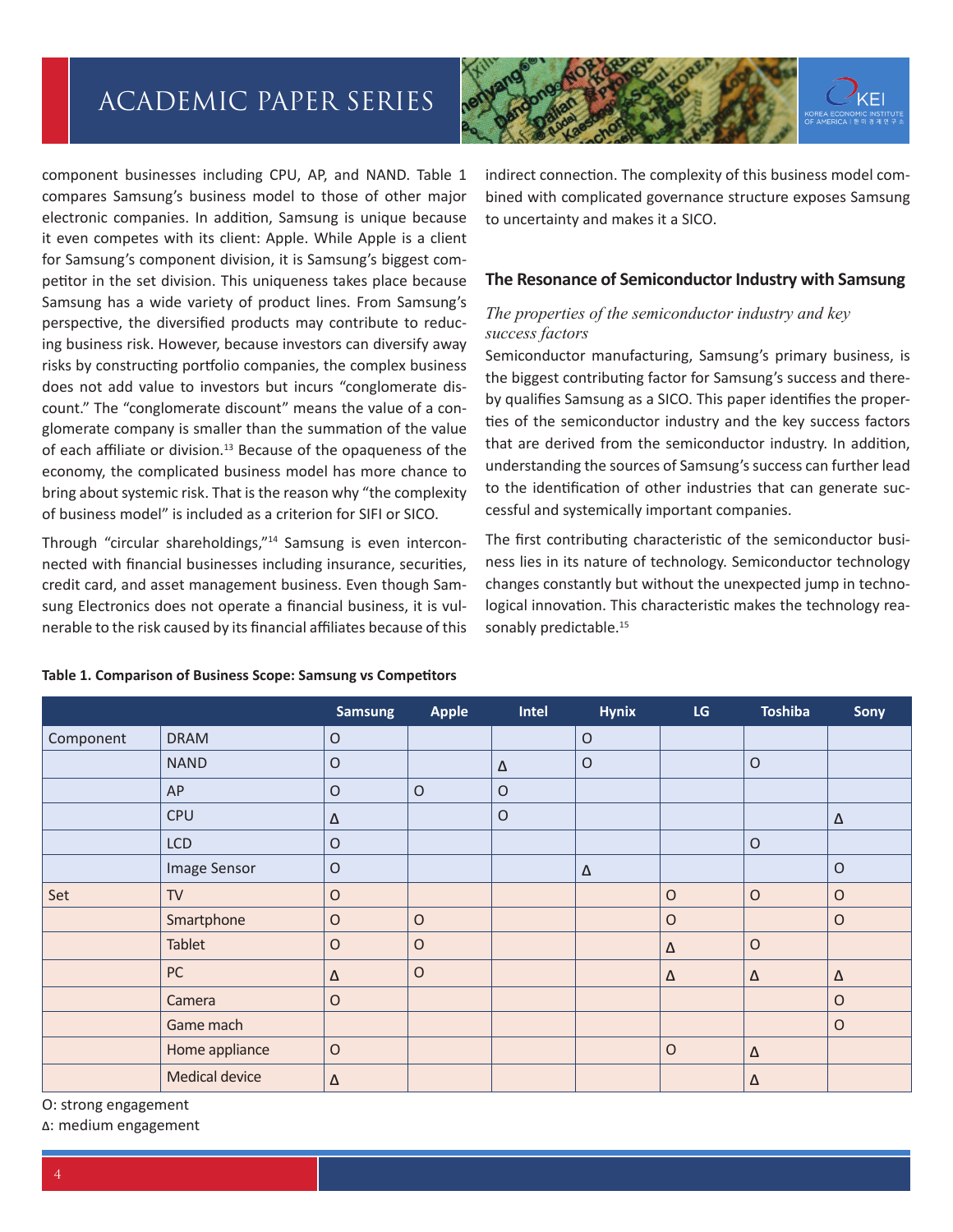Second, the semiconductor business is also characterized by its innovation pattern: successive replacement of an outdated technology with a similar, but slightly enhanced technology. As a result of the slight enhancement of the technology in each succession, each generation cannot reach full market dominance (e.g. 100 percent market share) before it is replaced by the next generation (see Figure 2). The maximum market share for one version is usually limited to around 70 percent because several overlapping generations exist together in the same market at the same time. In addition to the overlapping lifecycle of several generations, each semiconductor product is short-lived.<sup>16</sup> This figure also illustrates that the specific semiconductor DRAM's market share changes from 10 percent to 90 percent in only about 4-5 years. Figure 3 shows a changing pattern of an accumulated market share. The evolution of semiconductor DRAM measured by memory capacity is represented by a concatenation of logistic functions. For example, the estimated function for 512M DRAM's accumulated market share that fits well with data is a logistic function: *f(t)* = 250/(1 + 276.78*e*-1.2t).

Third, innovations in the semiconductor industry are frequently made in the manufacturing process, as compared to other industries where it originates in R&D (e.g., pharmaceutical industry). The semiconductor industry is also characterized by the fact







that innovation and productivity go hand in hand. In contrast, in the pharmaceutical industry, the increase in productivity is not translated directly into innovation. As a result, innovation in the pharmaceutical industry is harder to achieve and the industry builds up an invincible entry barrier. Tables 2 and 3 show the resultant difference in incumbency of the two industries. While most incumbent companies in the pharmaceutical industry have remained in the global top 10 over time, those in the semiconductor industry have failed to do so.

Taking all these characteristics into account, the first key success factor for the constantly changing semiconductor technology is "speed." The constant, but gradually changing technology requires speedy investment and production for the next generation product in response to the technological change. Second, due to the simple and clear direction for innovation (e.g., expanding memory capacity combined with reducing size), management must move in perfect order to achieve a clearly defined business goal. Third, the company developing a semiconductor needs to have sufficient capital investment capability to invest in production facilities. Thus, to be successful, such a company should expedite the production process to cut down the depreciation costs. The faster semiconductors get produced, the cheaper the price. The breakdown of operating costs of semiconductors shows that depreciation amounts to 30 percent. The high proportion of depreciation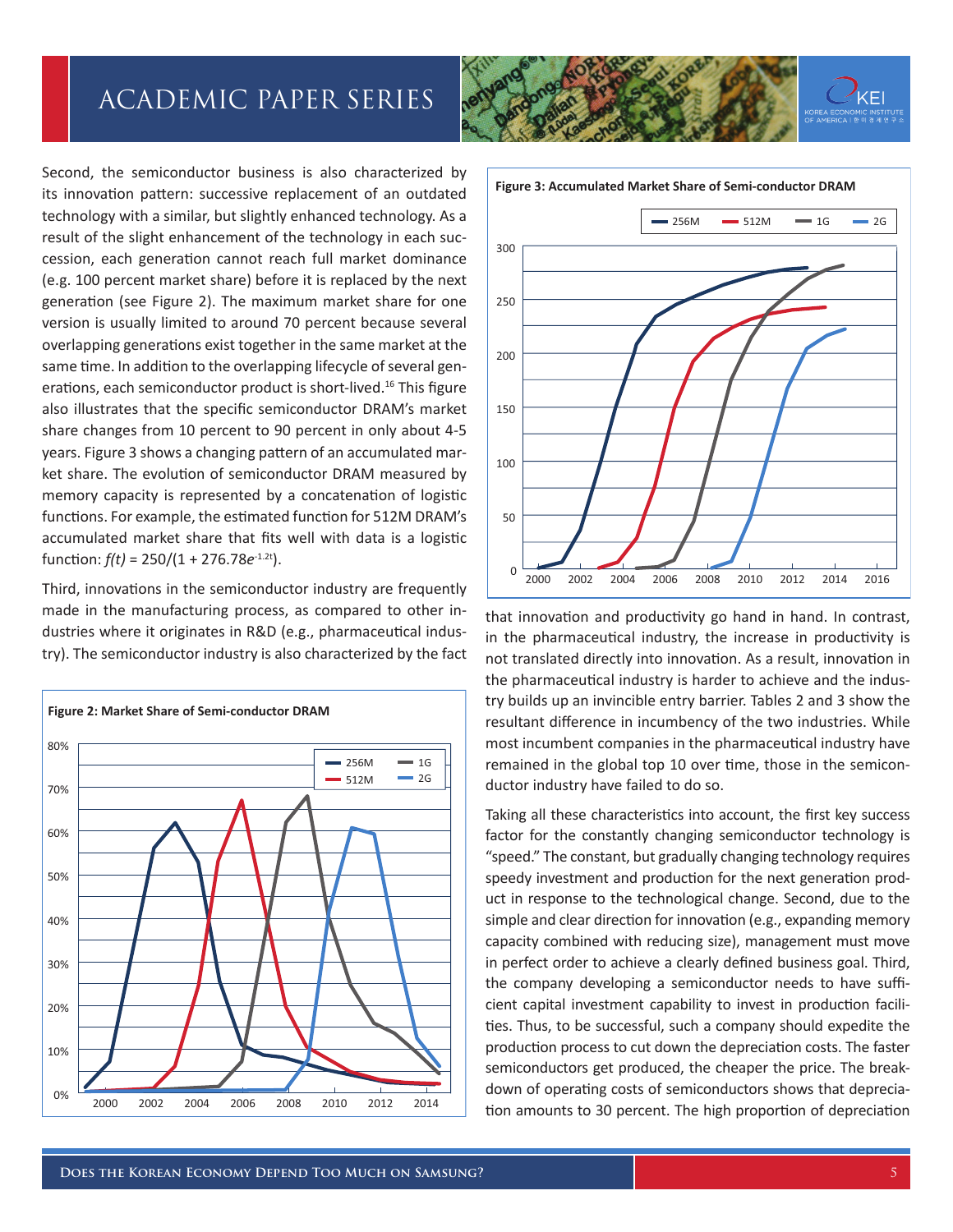

costs contrasts to that of other industries: ICT (8 percent), petrochemical (5 percent), automotive (3 percent), and electric appliances (3 percent). Thus, "speedy" production has a competitive edge in the semiconductor industry.

### *The reasons for the resonance of semiconductor industry with Korea*

The semiconductor industry fits especially well with Korea,<sup>17</sup> and is another important reason why Samsung has been so successful. This success is owed in part to Korea's unique education, military, and corporate culture.

Korea is well known for its heavy focus on education. Korea's educational system comprises long (even extreme) hours of homework, tests, and discipline. Private lessons after school are normal and popular. Students aged 14 to 24 years old devote 50 hours per week to studying, the longest among OECD (Organisation for Economic Cooperation and Development) countries



Red: companies which have stayed in the global top 10 league table over time

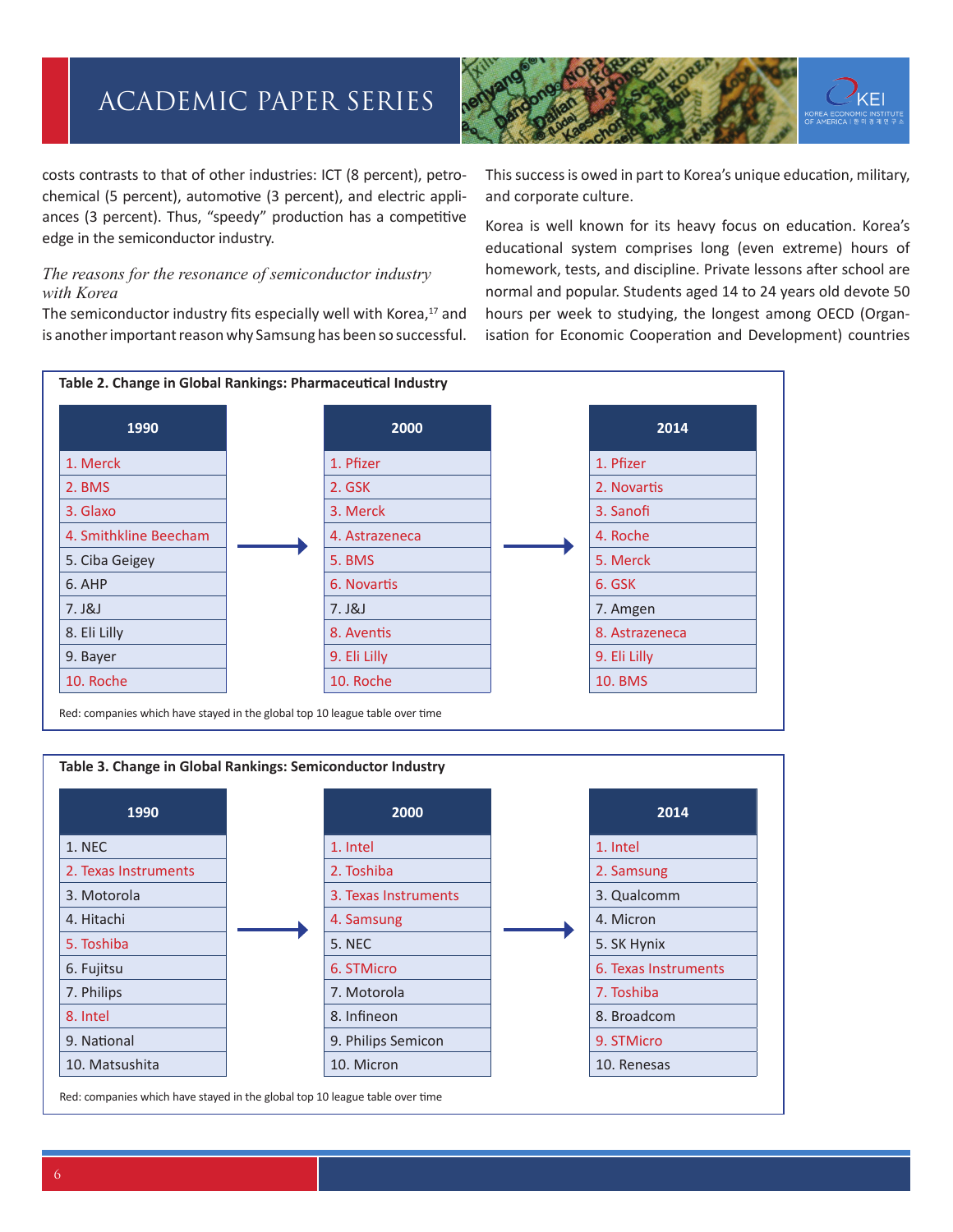and substantially above the OECD average of 34. Per day study hours for Korean students is also the longest, followed by Finland and Japan.<sup>18</sup> The extreme focus on education trains the Korean students to work under pressure and to be accustomed to the similarly repeated pattern of work, which is a characteristic of the semiconductor industry. The target of high school education is simple and clear: getting into college. This is the reason why the proportion of high school graduates who get into college is around 80 percent, the highest rate in the world. The simple and clear business target is another characteristic of the semiconductor industry.

Korean military service is another big contributor. The obligatory military service allows most of the Korean male population to be exposed to simple, repeated tasks: in military training, the soldiers move in perfect order and are under strict discipline with repeated training. The moving in perfect order and upgrading similar technology patterns are also success factors of the semiconductor industry.

The educational and military experiences for Koreans translate similarly into their work culture. Korean corporate culture is characterized by pursuit of a single objective, being disciplined, working well in a hierarchical corporate structure, and making quick decisions and implementation. In addition, long working hours are associated with another success factor of the semiconductor industry: continuous operation of business for expedited production.19 This cultural rhythm of repetition throughout the life time of the Korean people happens to coincide well with that of the semiconductor industry.

All these experiences are translated into Samsung's performance in the semiconductor industry. Indeed, Samsung's corporate culture is disciplined, well-managed, strict, decisive and moving in perfect order. Samsung focuses on the management and operation system, allowing the company to speed up investment and production. In a nutshell, the natural frequency of Samsung is almost identical to that of the semiconductor industry, and why it resonates with it so well in Korea.

#### *Samsung vs Apple: An Analogy with Futurism vs Cubism*

As a metaphor, the constantly but gradually changing technology of semiconductor industry is akin to the artistic pattern of Futurism in fine art. The arts in Futurism represent continuously but incrementally moving motions with a fixed single perspective (Figure 4). We can compare Samsung and Apple by analogy with two different "-isms" in fine arts: Futurism and Cubism. In contrast



**Figure 4. Nude Descending a Staircase (Duchamp)**



to Futurism, Cubism first decomposes an object and then reconstructs it with multiple perspectives (Figure 5). While the creativity of Futurism lies in a gradually moving multiple timeframe, the originality of Cubism comes from multiple perspectives with a single timeframe. Samsung fixes on a single goal, such as increasing memory capacity, and achieves it through an incrementally improving technology. Apple, just like Cubistic art, destructs the old products and reconstructs them with multiple perspectives. For example, the smartphone creatively reconstructs the computer, phone and Internet.

#### **Figure 5. Crying Woman (Picasso)**



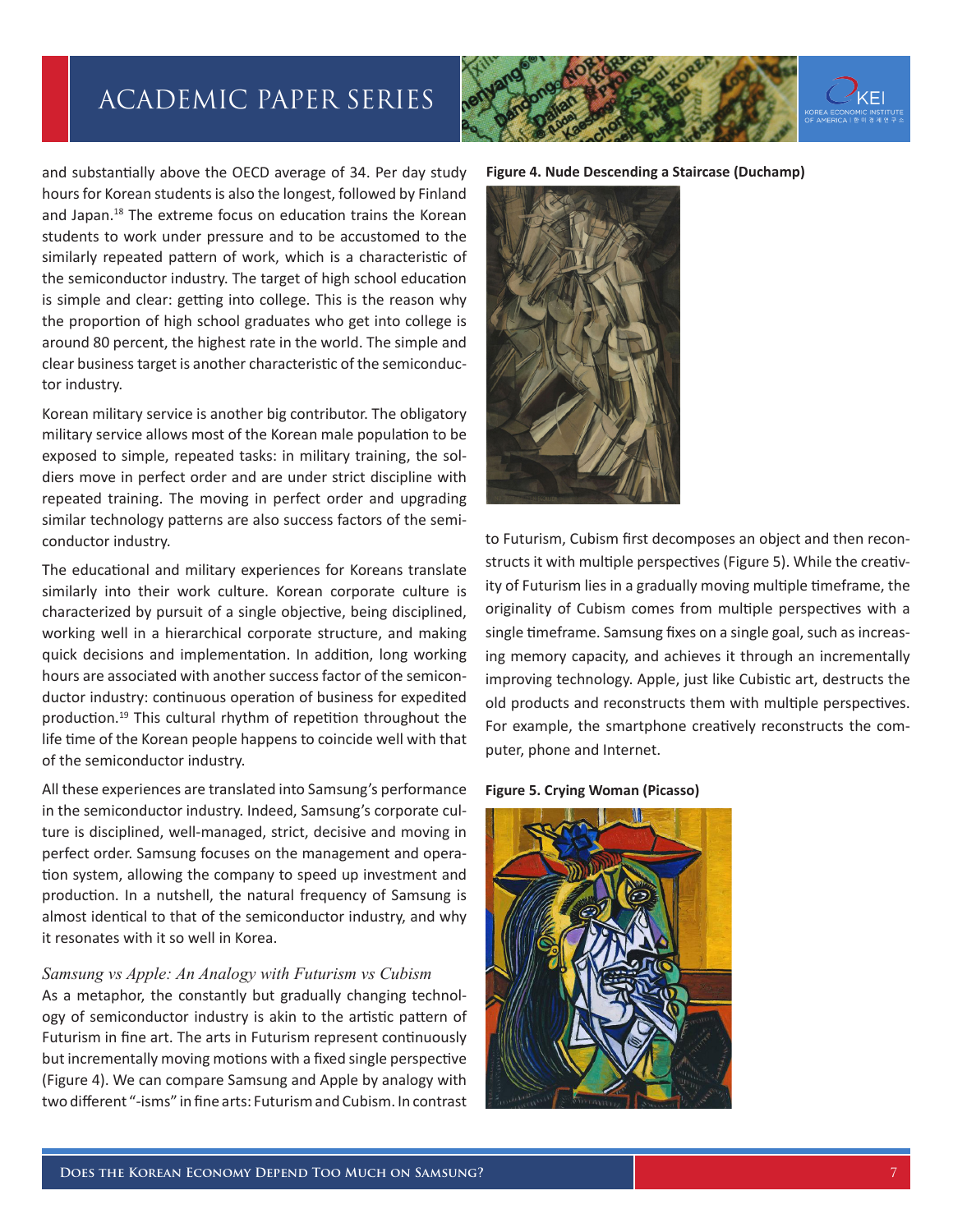

### *Industries Resembling the Semiconductor Industry20*

Based on the analysis of the properties of the semiconductor industry and the key success factors in Samsung, to overcome its sluggish economy, this paper suggests that Korea should search for industries similar to the semiconductor industry. This paper identifies the biosimilar industry and the rechargeable battery industry as promising candidates for technologies, and the private equity fund (PEF) industry as a promising candidate for the financial sector.

A biosimilar drug is a biologic medical product that is similar to an original drug product, $21$  but can be approved without the full clinical trial after certain patents covering the original drug expire. While biosimilar companies try to make their product as close as possible to the original, they do not have access to the originator's manufacturing process. The manufacturing or production process can be critically important for biosimilars because unlike the more common small-molecule drugs, biologics generally exhibit high molecular complexity, and may be quite sensitive to changes in the manufacturing processes.

Certain characteristics of the biosimilar industry are comparable to those of the semiconductor industry. As mentioned, much like the semiconductor industry, the manufacturing process of the biosimilar company is one of the most important processes in developing a biosimilar product. This is because the drug structure, its efficacy, and toxicity are already known and the technological challenge remains in the manufacturing of the specific drug as similar to the original biologics as possible. Analogous to the semiconductor industry, a biosimilar company requires several essential infrastructures such as commercial-scale production facilities and sterile rooms. In addition, the production target is clear in a biosimilar company in the sense that it aims at copying a specific original biologic product. The uncertainty a biosimilar company faces is therefore significantly reduced because it copies an already proven product.

Another industry resembling the semiconductor industry is the rechargeable battery industry. Maximizing recharge capacity, instead of memory capacity, is a simple goal. Rechargeable batteries resemble semiconductors in many respects: a single and clear goal, the nature of technology, and the pattern and source of innovation. However, the innovation cycle of the rechargeable battery is longer than that of semiconductors, which is where the industries differ.

In the financial industry, private equity funds (PEF) resemble the semiconductor industry. First, the similar corporate restructuring pattern repeats itself. A typical restructuring process of PEFs begins with buyout or at least acquiring significant portion of target shares. If a PEF comes to control the target company, the next thing is to change the incumbent management and create a new board representation. By designing an appropriate compensation scheme for a new management, PEFs focus only on financing and big restructuring issues. New management takes care of the general business operation. If restructuring is almost done and an exit is expected, a PEF returns to the first stage of the business cycle and searches for another target company. The new target company search process is akin to new product development in the semiconductor industry. For example, if the lifecycle of a 1G semiconductor DRAM reaches a matured stage, a newly-developed 2G DRAM gets introduced to the market. Second, compared with venture capital, PEFs are exposed to less uncertainty. Unlike venture capital's target firms—which, by definition, have new business models—PEFs target distressed firms with established track records. A new PEF target firm is predictable and not exposed to high uncertainty. Third, as in the semiconductor business, rapid and perfectly in order restructuring is crucial in PEF business because the value of distressed firms decays exponentially. As in the semiconductor industry, "speed" is a vital consideration and a key success factor for the PEF industry.

### **Proposed Regulation of a SICO**

Being classified as "systemically important" is both positive and negative. The positive aspect is that a SICO makes a pivotal contribution to economic growth; the negative aspect is that a SICO may become a source of systemic risk. There are two channels that Samsung may bring about systemic risk. First, because of Samsung's dominant position in the market, Samsung may cause a systemic risk by preventing innovative start-ups or SMEs from maturing. Samsung may also incur a systemic risk through the simultaneous operation of manufacturing and financial businesses.

To avoid the systemic risk of dwarfing growth of innovative startups or SMEs, the Korean government should focus on anti-monopoly and fair trade policies. A lesson can be learned from U.S. history: controlling the dominant power of IBM in the 1980s-1990s led to a growth of Microsoft, which was a start-up company during the period. Similarly, without the U.S. anti-monopoly laws in the 2000s, the world would not have seen the splendid growth of Apple, Google and Amazon because of the Microsoft monopoly. Similarly, the Korean government needs to regulate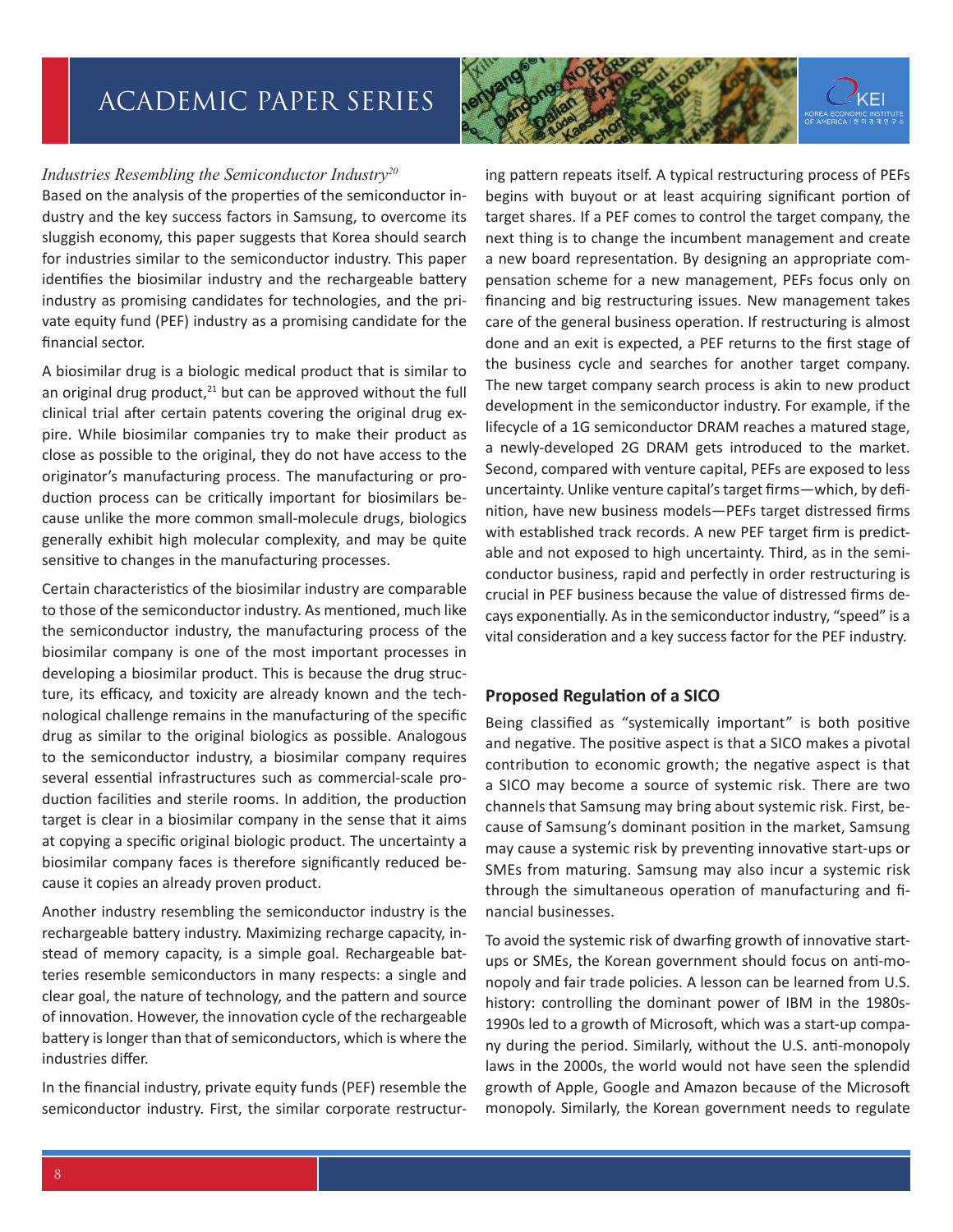Samsung such that it does not exercise excessive power in the market. The regulation will allow the birth and/or growth of other globally competitive companies like Samsung.

Second, to avert a systemic risk, the Samsung conglomerate needs to separate its financial business from the manufacturing (e.g. semiconductor) business. It is an effective way not only to minimize a systemic risk of Korean economy, but also to preserve a systemically important corporation, i.e., Samsung Electronics. While Samsung Electronics itself does not run a financial business, it is connected to financial businesses through the circular holdings of the Samsung conglomerate, which operates financial businesses such as insurance, securities, and credit cards through affiliates.

General Electric (GE) recognized this problem and the necessity for separating the manufacturing division from its financial component. GE was first designated as SIFI in 2013 by the U.S. Financial Stability Oversight Council (FSOC) because of GE capital.<sup>22</sup> GE reshaped itself by spinning off its financial arms so that GE can focus on manufacturing. In June 2015, GE announced that it would sell its financial assets to Wells Fargo and Blackstone to avoid additional stronger regulations.<sup>23</sup> A similar path should be followed by Samsung to prevent systemic risk.

Regulation is not everything. There is an important issue that should be addressed by Samsung itself. While Samsung has substantially contributed to the Korean economy, it faces a new challenge: domestic employment. Unlike in the past, the most widely accepted and important economic contribution at the moment is generating employment. Samsung should address a gap between its economic power as a SICO and its employment generating performance in the domestic market. Samsung obtains less than 30 percent of its total employment from the Korean market. While Samsung has been expanding production in foreign countries and earning most of its operating income from the overseas markets,

**Samsung should address a gap between its economic power as a SICO and its employment generating performance in the domestic market.**

the percentage of the domestic employment has been decreasing. Thus, the increase in export does not translate into domestic production, demand and economic growth. Accordingly, this leads to an argument that Samsung no longer makes as big of a contribution to Korea, even though Samsung accounts for a significant proportion of market capitalization, sales and exports.

### **Conclusion**

Applying SIFI conditions, this paper shows that Samsung is a "systemically important corporation (SICO)" in terms of size, interconnectedness, and business complexity. If Samsung qualifies as a SICO, to reduce the systemic risk of Korean economy, Samsung should be viewed, treated, and regulated accordingly. Two policy issues are emphasized: (1) anti-monopoly and fair trade, (2) separation of financial business from manufacturing business.

This paper also shows that Samsung's success is closely associated with the nature of semiconductor technology: constant but gradual changes. In other words, in the semiconductor industry, a similar innovative pattern repeats itself without the unexpected jump. Because of the resonance of this technology with the Korean people, culture, and corporate structure, this paper suggests that Korea should search for the industries similar to the semiconductor industry as sectors for future growth.

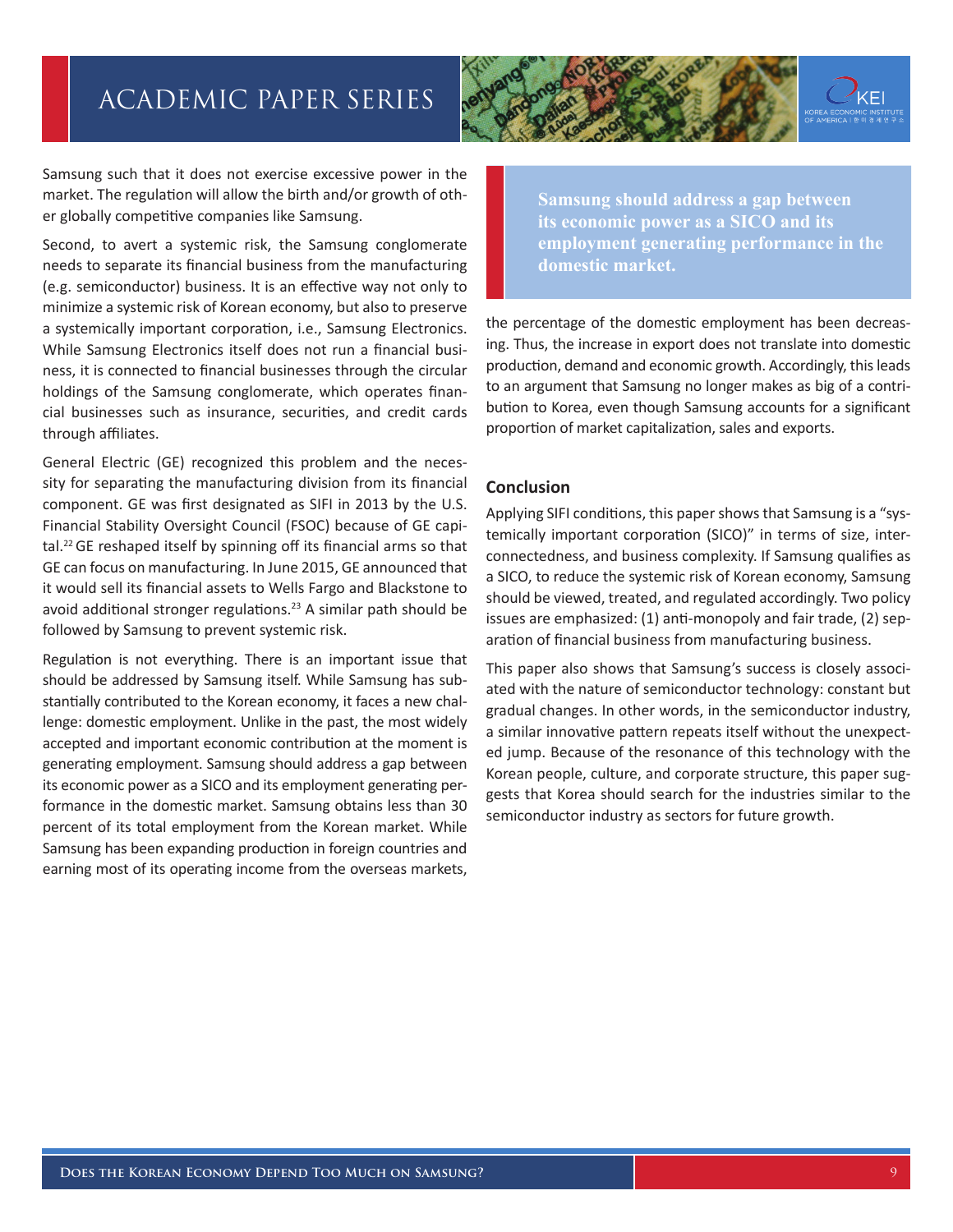

#### **Endnotes**

- <sup>1</sup> In this paper, Samsung means Samsung Electronics. When this paper refers to Samsung group as a whole, it uses the word, Samsung Conglomerate.
- <sup>2</sup> The Financial Stability Board (FSB) is a forum consisting of G20 country's ministers of finance and central bank governors. The FSB has assumed a key role in promoting the reform of international finance regulation.
- Besides SIFI or SICO, we can define "systemically important asset" if the asset has systemic influence to an economy. For example, real estate is a systemically important asset in Korea.
- There is a measure like "employment" which is considered better suited to manufacturing companies than to financial companies. However, SIFI conditions alone can give us a new insight in characterizing SICO like Samsung.
- All of market cap percentages in this section are average percentages calculated from the two years daily stock price data from July 2013 to June 2015.
- <sup>6</sup> One exceptional case is Teva Pharmaceutical Industries ("Teva"), the biggest company in Israel. Teva's market capitalization amounts to 30 percent. But the Tel Aviv Stock Exchange is not one of the top 20 Exchanges.
- Historically, Nokia has succeeded in transforming itself to an entirely different entity. At first, it changed from a timber company to an Information and Communications Technology (ICT) company. Now, after selling its major businesses, Nokia transformed into a non-performing entity (NPE), widely known as a "patent troll." Nokia has more than 30,000 patent rights.
- The number is a 5-year average from 2010 to 2014.
- <sup>9</sup> The number is a 5-year average from 2010 to 2014.
- <sup>10</sup> In Korea, SMEs account for 90 percent of total employment. Large corporations including Samsung account for only 10 percent. This phenomenon is not limited to Korea.
- <sup>11</sup> The distinguishing features of General Purpose Technology (GPT) include pervasiveness, improvement and innovation spawning. Pervasiveness, the defining property of GPT, means it has an impact on technical change and productivity of a large number of industries. In addition, GPT should experience continuous improvement in its own industry and induce innovation in other sectors.
- <sup>12</sup> "Global activity" is another but secondary important criterion for SIFI. Because we focus on Samsung's SICO position in the domestic market, we do not review it more in detail.
- <sup>13</sup> We can witness the conglomerate discount not just in manufacturing companies but in financial conglomerates like financial holding companies. This is frequently verified in empirical studies.
- <sup>14</sup> Circular shareholding refers to cross shareholding by three or more companies. In other words, Company A invests in Company B, which invests in C Company, and then C Company invests in Company A, which results in a circular shape of investment.
- <sup>15</sup> Clayton Christensen defines such technology as an "enhancing" technology in *The Innovator's Dilemma* (1997).
- <sup>16</sup> By analogy with biology, semiconductor DRAM is regarded as a "Drosophila Melanogaster (fruit fly)" in technology evolution.
- <sup>17</sup> "Resonance" is a phenomenon in physics which takes places when a wave meets another wave with identical natural frequency and, as a result, brings about greater amplitude.
- <sup>18</sup> OECD Report (2013).
- <sup>19</sup> The per year working hour of Korean labor is about 2,200 hours, second only to Mexico among OECD countries. OECD average is 1,700 hours.
- <sup>20</sup> "Resembling" here means that the estimated function for an industry's property (e.g. accumulated market share) has similar shape as in the semiconductor industry (e.g. logistic function). But, due to data availability, this paper cannot estimate and identify the functions. Because the rechargeable industry has a short history and private equity firms are, by definition, private firms, it is difficult to get data. The rigorous estimation will be a future research agenda.
- <sup>21</sup> Blanchard, A., H. D'Iorio and R. Ford, "What You Need to Know to Succeed: Key Trends in Canada's Biotech Industry," *Insights* (Spring 2010).
- $^{22}$  FSOC was established based on the "Dodd-Frank Wall Street Reform and Consumer Protection Act." It has the right to designate SIFI in the United States.
- <sup>23</sup> Additional regulation includes larger capital, higher liquidity, lower leverage, etc.